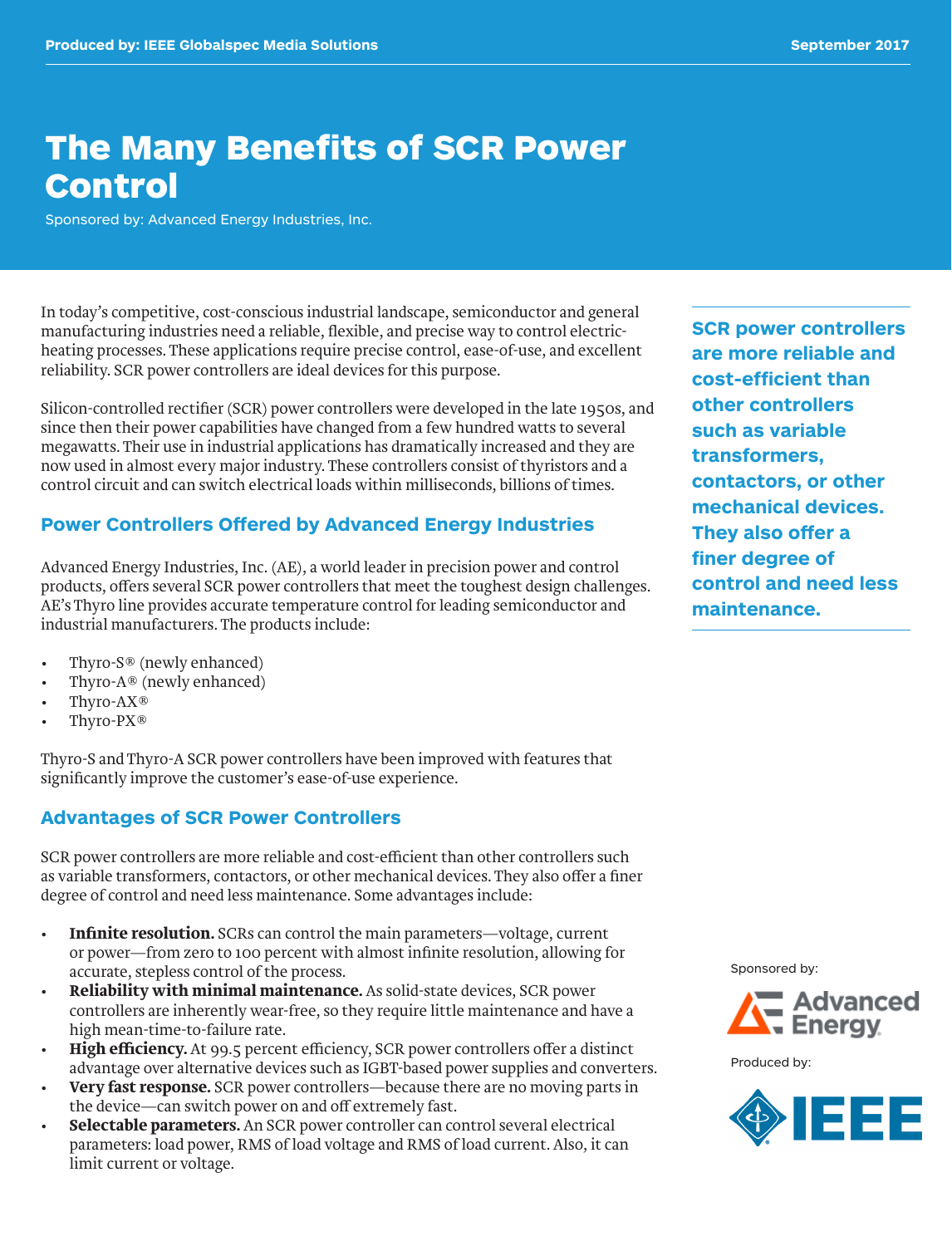### **General Description**

The basic elements of an SCR power controller consist of the following:

- **• The SCR.** The silicon-controlled rectifier—also referred to as a thyristor—is the heart of the controller.
- **• Control circuit.** This circuit controls the main operation of the SCR by switching the SCR on and off at a high rate, so that the exact desirable energy is applied to the load.
- **• Heat dissipation elements.** All solid-state power devices (SCRs, TRIACs, etc.) must dissipate generated heat.
- **• Protective circuits.** To protect the SCR against surge current, such as in a short circuit or by a voltage spike, AE's SCR power controllers have built-in semiconductor fuses.

# **SCR Controllers for Thermal Systems**

A general thermal system controlled by an SCR power controller is shown in Figure 1. It consists of a heater temperature sensor, a temperature controller, an SCR power controller, a heating element, and the load. The temperature controller output is not connected to the heater, like in a thermal system without an SCR controller. Instead, it is connected to the SCR power controller. The amount of electrical current (load current) supplied to the heater is set by the SCR power controller.



**Figure 1:** An SCR power controller in a thermal system. (Source: IEEE GlobalSpec)

The heat sensor sends a signal to the temperature controller indicating the heat required by the load. The temperature controller's process output signal is sent to the SCR power controller. The controller's electronics uses this signal to calculate the rate needed to switch electrical current on and off to the heater. The switching is extremely fast, so the heater's resistance element experiences very small temperature variation. This is the main advantage of using an SCR power controller. Heating elements are usually made of wire, and using a mechanical relay to turn on a heater

often takes 30 seconds or longer. Relays also arc, spark and will burn out on a regular basis—a phenomenon known as thermal shock. Temperature overshoot may also occur. The heater will expand and contract, becoming more and more brittle. The resistance element of the heater goes through a continuous series of long heating and cooling cycles that reduces the heater's life. In an SCR controlled thermal system, the temperature swings are reduced—or eliminated—so the heater life is greatly increased.

# **Modes of Operation—SCR Firing Methods**

The power delivered to the load can be regulated by the controller using one of the following control or firing modes:

**• Zero-cross or burst firing.** In this type of firing method—also called fast cycling—the SCRs are turned on and off only when the instantaneous value of the sine wave is zero. The advantage of this firing mode is the reduction or total elimination of electrical noise transmitted by the SCRs. Sensitive electronic devices may not function properly when electrical noise is present, but zero-cross firing prevents this. Figure 2 shows the diagram of the output of a back-to-back SCR system. Notice that the SCRs are always fired (switched on) at zero voltage. To reduce the electrical noise, they must be switched on and off at the lowest possible voltage level. Once an SCR is turned on, it will remain at the on position until the conducted current falls to zero. This occurs every half-cycle in an AC voltage. An added advantage of this firing mode is that no harmonics are created at the moment of switching.



**Figure 2:** Diagram of a pair of back-to-back SCRs; the alternative current through the back-to-back SCRs. (Source: Advanced Energy)

**• Phase-angle.** In this method, the firing action takes place every consecutive half-cycle in the output AC sine wave. Each SCR (in the back-to-back pair in AC systems) is turned on for a selected variable portion of the halfcycle that it conducts. Therefore, power can be regulated by selecting the point (phase-angle) at which it is desired that the SCR is turned on within its half-cycle. Consequently, the switching time is in milliseconds and no extreme temperature deviations occur.

Not firing the gate at the exact selected point in the cycle produces poor results. If the SCR is fired early in the half-cycle, the heater's power output will be high because most of the current will travel through the SCR. If the SCR is fired late in the half-cycle, only a small current will pass through the SCR and the heater's